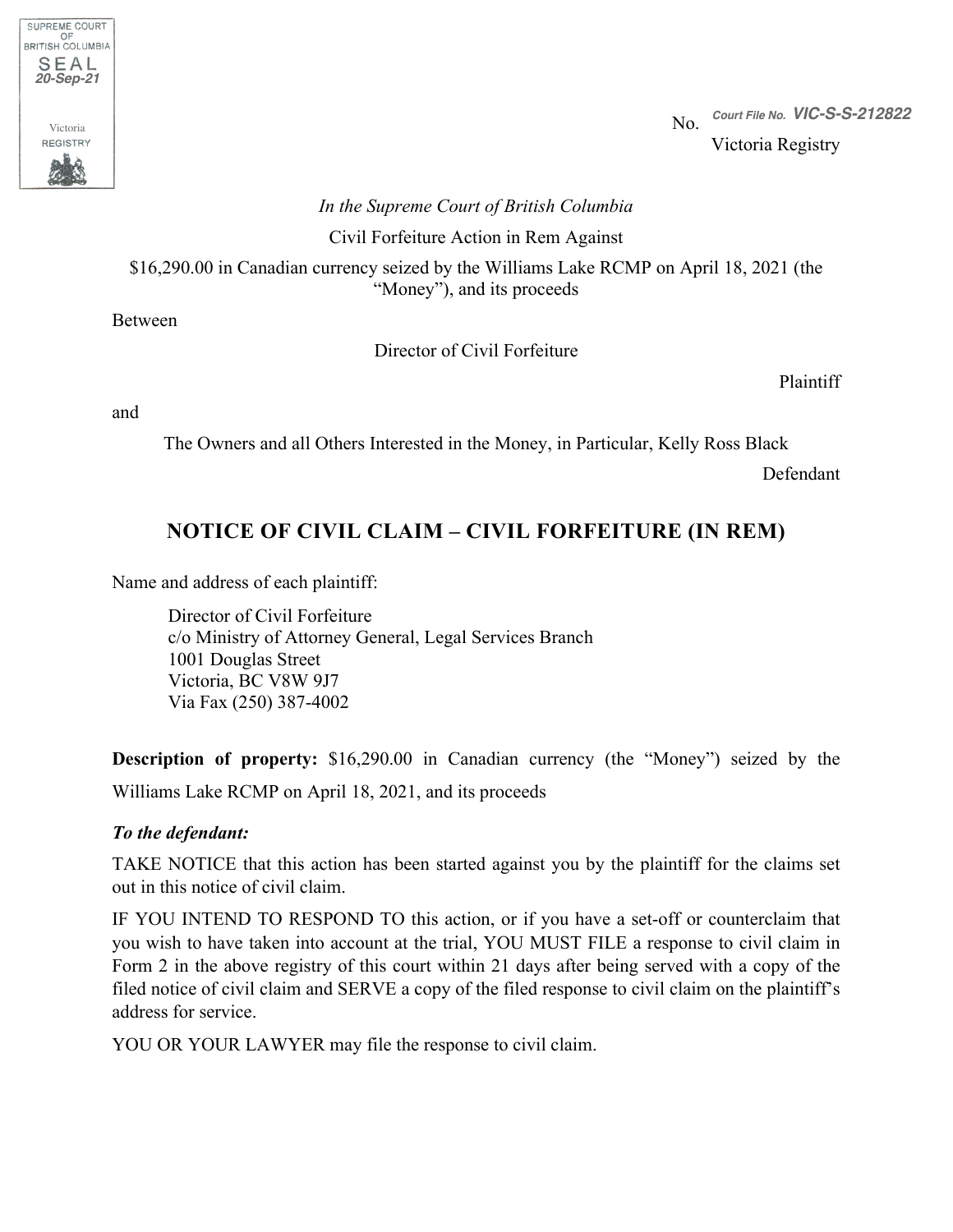APPLICATION FOR JUDGMENT AGAINST THE MONEY MAY BE MADE IF YOU FAIL to file the response to civil claim within 21 days after being served with a copy of the filed notice of civil claim.

#### **CLAIM OF THE PLAINTIFF**

#### **Part 1: STATEMENT OF FACTS**

#### **The Defendant and the Money**

- 1. The defendant, Kelly Ross Black ("K. Black"), whose occupation is unknown to the plaintiff, has an address for service c/o 105, 1449 St. Paul Street, Kelowna, British Columbia.
- 2. The money is \$2,290.00 in Canadian currency seized from K. Black and \$14,000.00 in Canadian currency seized from a 20011 Mercedes-Benz ML bearing British Columbia licence plate number LJ794S (the "Vehicle") by the RCMP on April 18, 2021 (collectively, the "Money"), and its proceeds.

#### **The Investigation**

- 3. On April 18, 2021, the RCMP observed the Vehicle speeding on Highway 97 near Red Rock, British Columbia.
- 4. The RCMP conducted a traffic stop of the Vehicle.
- 5. The RCMP ticketed the driver of the Vehicle (the "Driver") for speeding and failing to display an 'N' sign.
- 6. The RCMP identified K. Black as the front seat passenger of the Vehicle.
- 7. During the course of the traffic stop, the RCMP developed concerns about possible drug presence in the Vehicle.
- 8. The RCMP detained K. Black and the Driver for investigation into the possession of controlled substances.
- 9. The RCMP conducted a pat down officer safety search of K. Black and located a large bundle of cash folded and held together by an elastic band, later counted to be \$2,290.00 in Canadian currency, a portion of the Money.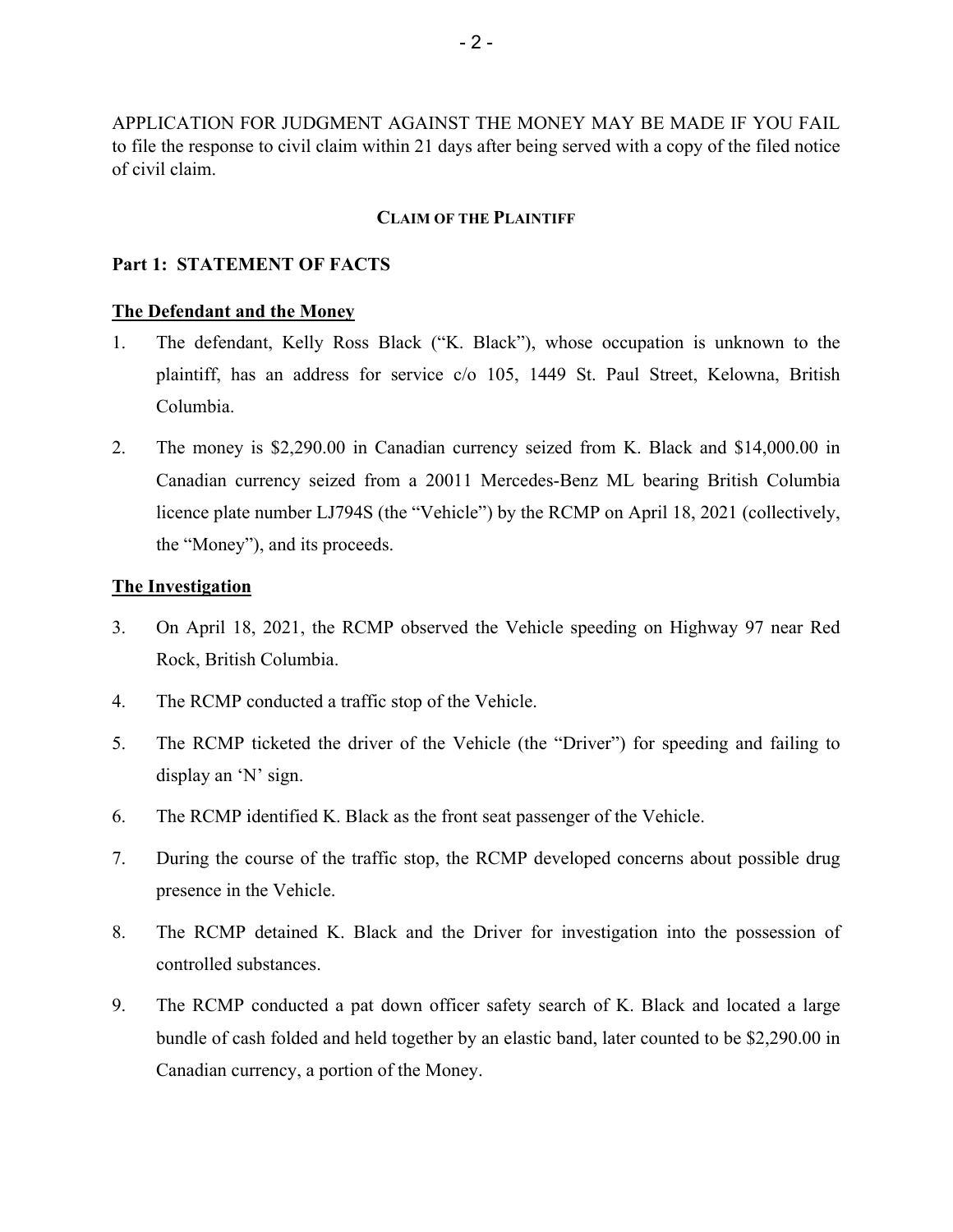- 10. The RCMP arrested K. Black for possession of property obtained by crime.
- 11. The Vehicle was subjected to a police service dog examination. The dog provided a positive indication for the presence of a controlled substance.
- 12. The RCMP arrested K. Black and the Driver for possession of a controlled substance.
- 13. The RCMP searched the Vehicle incidental to arrest and located:
	- a. \$14,000.00 in Canadian currency, a portion of the Money, concealed in the engine compartment, with all the serial numbers pointed the same way and with a band at each end of the bundle;
	- b. a personal use amount of fentanyl;
	- c. drug paraphernalia; and
	- d. drug packaging material.
- 14. The Money was bundled or packaged in a manner not consistent with standard banking practices.
- 15. The RCMP seized the Money.
- 16. K. Black has a criminal record which includes convictions for possession of a controlled substance, possession for purpose of trafficking and trafficking a controlled substance.

### **Administrative Forfeiture Proceedings**

- 17. The Director of Civil Forfeiture (the "Director") initiated Administrative Forfeiture proceedings against the Money.
- 18. On August 26, 2021, the Director received a Notice of Dispute to Administrative Forfeiture Proceedings pursuant to s. 14.07 of the *Civil Forfeiture Act*, SBC 2005, c. 29 (the "*Act*") from K. Black claiming an interest in the Money.

### **The Unlawful Activity**

- 19. The Money is the proceeds and instruments of unlawful activity.
- 20. The Money has been used by K. Black to engage in unlawful activities which variously resulted in, or were likely to result in, the acquisition of property or an interest in property,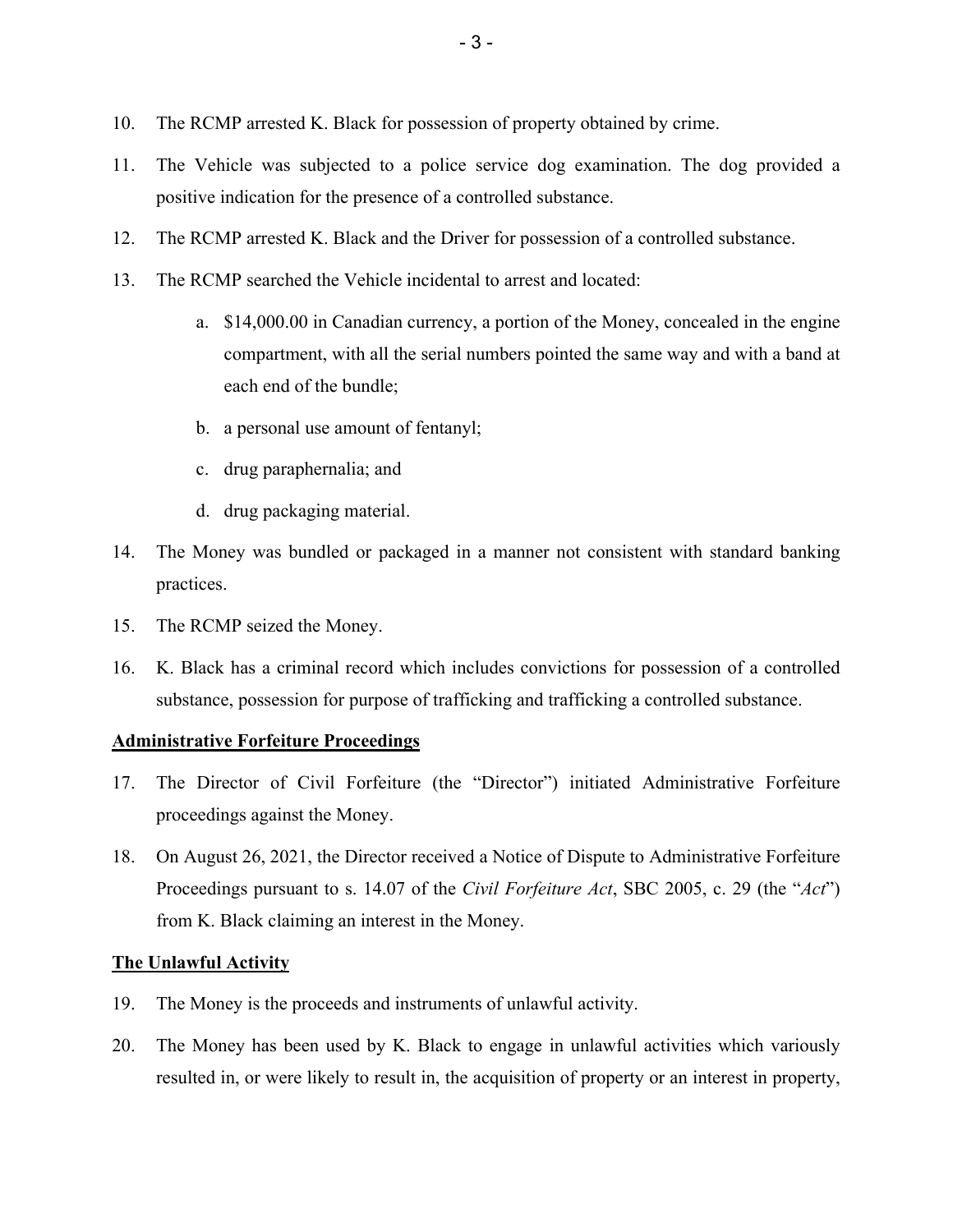or caused, or were likely to cause serious bodily harm. To the extent that those unlawful activities are known to the Director, they consist of:

- a. possession, possession for the purpose of trafficking and trafficking controlled substances, contrary to the *Controlled Drugs and Substances Act*, SC 1996, c. 19 (the "*CDSA*")
- b. possession of the proceeds of crime contrary to s. 354 of the *Criminal Code of Canada*, RSC 1985, c. C-46 (the "*Criminal Code*"); and
- c. failure to declare taxable income, in contravention of the *Income Tax Act*, R.S.C. 1985 c. 1,

(the "Unlawful Activity").

- 21. The defendant obtained the Money by participating in the Unlawful Activity.
- 22. The defendant intended to use the Money to engage in the Unlawful Activity.
- 23. If the Money is released to the defendant, it will likely be used for the Unlawful Activity.

#### **Part 2: RELIEF SOUGHT**

- 1. An order under s. 5(1) of the *Act* that the defendant's interest in the Money, and its proceeds, including any interest, be forfeited to Her Majesty the Queen in right of the Province of British Columbia (the "Government").
- 2. An order under s. 5(2) of the *Act* that the Money, and its proceeds, including any interest, be forfeited to the Government.
- 3. An order under s. 7(2) of the *Act* that the effective date of forfeiture of the Money to the Government is the date these proceedings are commenced.
- 4. An order under s. 26 of the *Act* that the Money, including any interest, be paid into the civil forfeiture account of the consolidated revenue fund.
- 5. Costs.

### **Part 3: LEGAL BASIS**

1. Under s. 3(1) of the *Act*, the Director may apply to court for an order forfeiting to the Government property located in British Columbia that is proceeds of unlawful activity.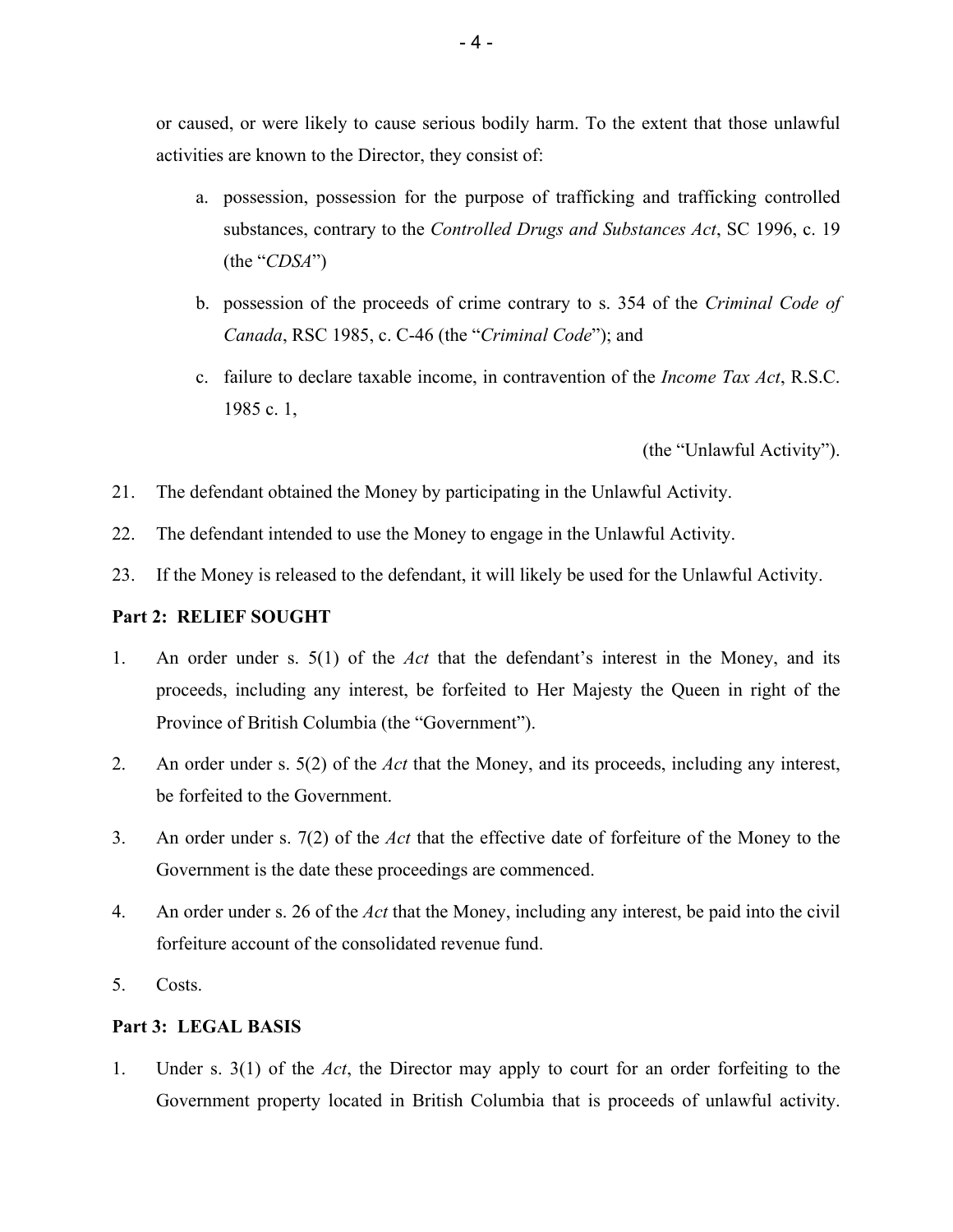Proceeds of unlawful activity include property that is acquired directly or indirectly from unlawful activity. Unlawful activity includes acts or omissions that at the time of occurrence are offences under an Act of Canada.

- 2. Under s. 3(2) of the *Act*, the Director may apply to the court for an order forfeiting to the Government property that is an instrument of unlawful activity. An instrument of unlawful activity includes property that has been used to engage in unlawful activity that, in turn, resulted in or was likely to result in the acquisition of property or caused or was likely to cause serious bodily harm to a person.
- 3. Under ss. 5(1) and 5(2) of the *Act*, the court must forfeit property that is proceeds or instruments of unlawful activity to the Government, subject to certain defences that must be pleaded and proved by the defendant.
- 4. Under s. 19 of the *Act*, proof that a person participated in an unlawful activity that resulted in or is likely to have resulted in the person receiving a financial benefit and the person subsequently acquired the whole or the portion of an interest in property or caused an increase in the value of the interest or the portion of the interest in the property or caused a decrease of a debt obligation secured against the interest or the portion of the interest in property is proof, in absence of evidence to the contrary, that the whole or the portion of the interest in property is proceeds of unlawful activity.
- 5. Under s. 19.03 of the *Act,* proof that cash, with a total value greater than \$10,000, was bundled or packaged in a manner not consistent with standard banking practices is proof, in the absence of evidence to the contrary, that the cash is proceeds of unlawful activity.
- 6. It is an offence under ss. 4 and 5 of the *CDSA* to possess, traffic, or possess for the purpose of trafficking a substance included in Schedules I-IV of the *CDSA*.
- 7. It is an offence under s. 354 of the *Criminal Code* to possess the proceeds of crime.
- 8. It is an offence under ss. 238 and s. 239 of the *Income Tax Act* to fail to declare taxable income.
- 9. The Money is proceeds of crime pursuant to s. 462.3 of the *Criminal Code*.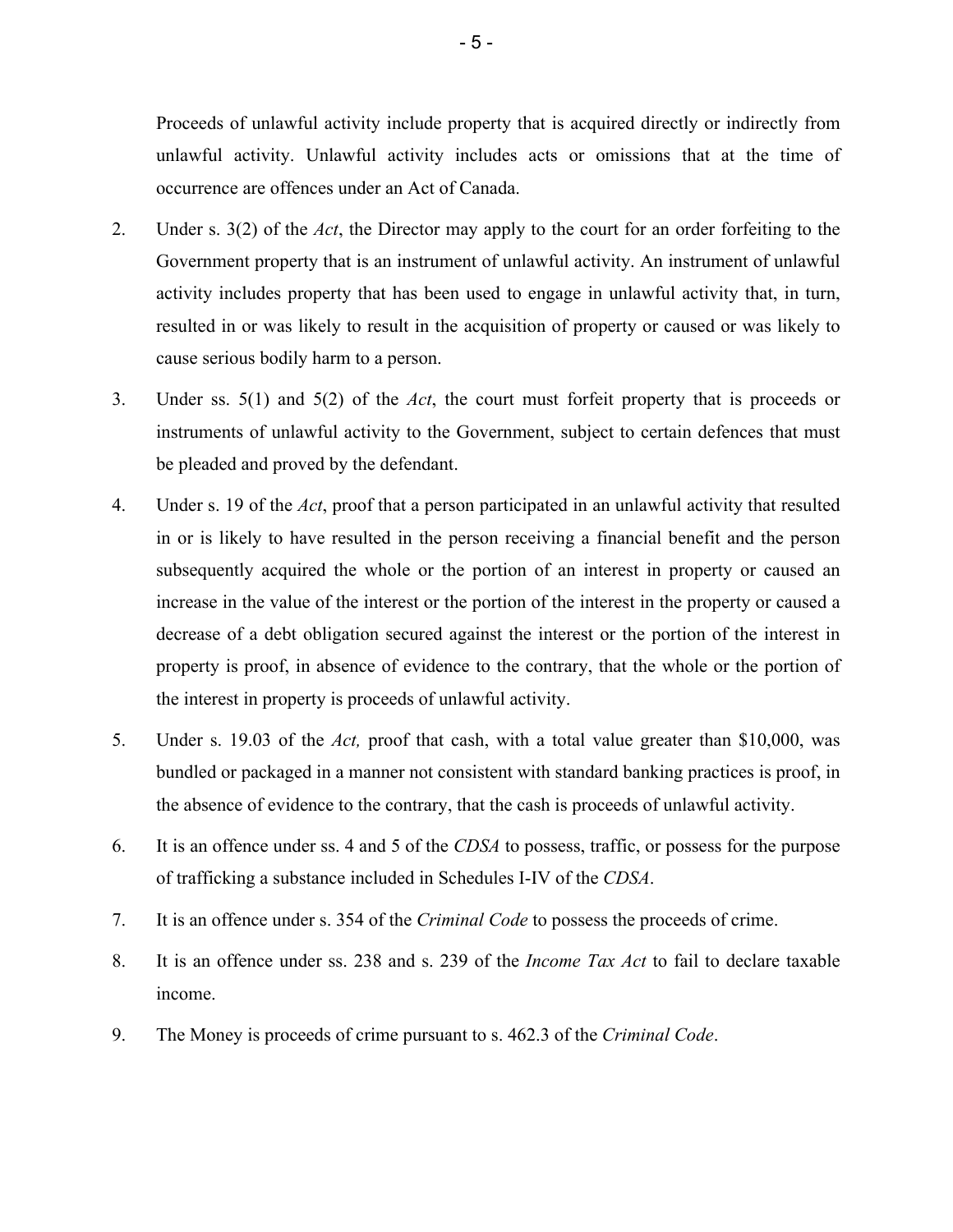- 10. All or some portion of the defendant's interest in the Money is proceeds of unlawful activity because it was acquired, in whole or in part, directly or indirectly, from the Unlawful Activity.
- 11. Since the Money is proceeds of the Unlawful Activity, so too are any of its proceeds.
- 12. The Money is an instrument of unlawful activity because it was used, or is likely to be used, to engage in the Unlawful Activity.
- 13. Under s. 7(2) of the *Act*, the effective date of forfeiture of personal property, or an interest in personal property, that is cash or cannot be registered in the Personal Property Registry, is the date that proceedings are commenced under s. 3 of the *Act*.
- 14. Under s. 26 of the *Act*, the Director must pay any funds forfeited to the Government into the civil forfeiture account of the consolidated revenue fund.

Plaintiff's address for service: 1001 Douglas Street, Victoria, BC, V8W 9J7

Fax number address for service: (250) 387-4002

Place of trial: Williams Lake, BC

The address of the registry is: 850 Burdett Avenue, Victoria, BC

Date: September 17, 2021

 $\mathcal{L} \mathcal{L}$ 

**Eliza Wray** Lawyer for the plaintiff